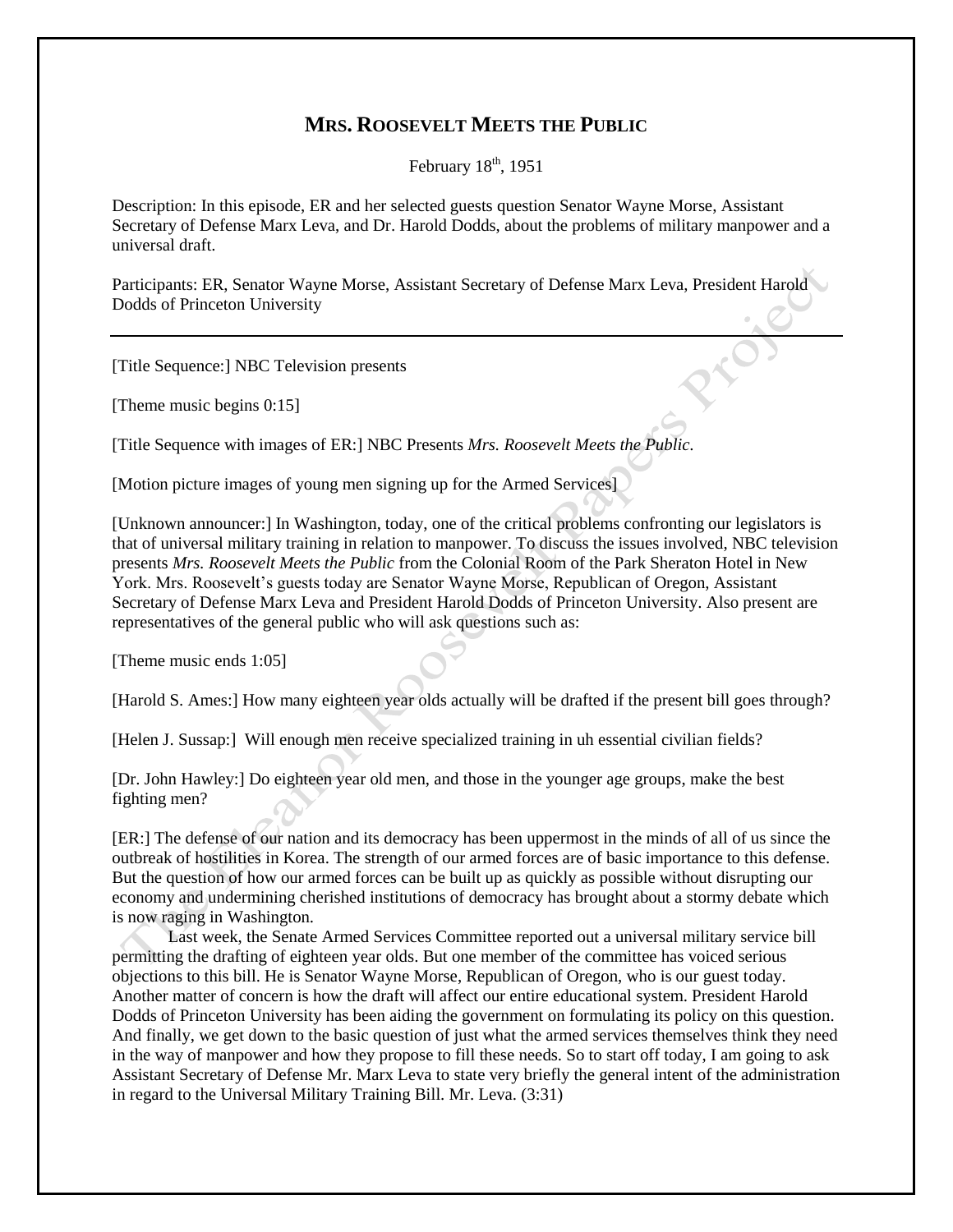[Marx Leva:] Thank you, Mrs. Roosevelt. General [George] Marshall submitted to the Congress just four weeks ago the proposed Universal Military Training and Service Bill. In the four weeks since he did so, the committees of both the House and the Senate have been considering these proposals and have made great strides towards the enactment of the manpower legislation we feel we need in the interest of the security of this country. The Senate Armed Services Committee, on which Senator Morse is one of the outstanding members, and like Mr. Justice [Oliver Wendell] Holmes, one of the truly great dissenters, has acted on the bill, and I will talk about the bill which that committee has voted thirteen to nothing to report to the Senate with the reservations which General Morse--uh [laughs] General Morse is good-- [Laughing] which Senator Morse has. The philosophy behind the bill can be summed up, I think, in six words: weakness invites aggression, strength deters attack. We regard this legislation as an integral part of our program for maintaining peace through strength. The highlights of the bill as reported by the Senate committee can be summed up about as follows. Men of the age of eighteen to twenty six are subject to the act. The men who are nineteen to twenty-six must be called before the eighteen year olds can be called. Under present international conditions, men who are called will serve twenty six months of military training and service. Two months of that will be leave, which gives us a net effective time of twenty four months. The first four months will be military training. That will be followed by twenty months of military service. The act also provides that later on, when international conditions permit, the requirement for military service can be curtailed or eliminated. At that time, we'll go over to a system of universal military training as contemplated by the Commission--the Compton Commission, of which Dr. Dodds was a member. That, in essence, is the legislation.

[ER:] Thank you very much, Mr. Secretary. Now I'm going to ask Senator Wayne Mose, Republican from Oregon, to tell us his objections to the bill. Senator Morse. (6:14)

[Wayne Morse:] First let me say, Mrs. Roosevelt, it's a great compliment to be your guest on this program. I want to make very clear that I think the security of our country [Coughing off camera] calls for the passage of a new military manpower bill at the earliest possible date. Therefore, I voted, with my other colleagues on the Armed Services Committee, to report this bill to the Senate floor with my reservations. I shall vote on the floor of the Senate for the best bill that we can get through the Senate. I do have some very definite reservations to this bill. I want to say that basically I question some of the statistics of the defense establishment in regard to this bill, both as to their basic sound statistical accuracy and as to the policy behind them. I want to say that I think when the defense establishment came before the Committee the other day and made its proposal for six divisions in Europe, that it to a very great extent weakened its position on this bill. And in fact, I think it's sort of appeased, if it didn't surrender, to the isolationist pressure in this country. I think that was a great mistake. But if we're only going to send a total of six divisions to Europe at the present, then I raise a serious question to, in round numbers, the three and a half billion-uh three and a half million power bill that they presently propose. I want to say that I think the military establishment is very wasteful of manpower, and I think it can make greater use also of women and civilians to do some of the noncombatant jobs than it is at the present time. And I think that some of the objections to this bill will be eliminated by whittling down the three million four hundred and sixty two thousand number contained in this bill to in the neighborhood of three million or a little over. I think there's going to be a saving there.

Second, I want to point out that this is not a military training bill *in praesenti*. It is only *in futuro*. And I happen to be one who is a strong advocate for a universal military training program, and in that program I want eighteen year olds. But this is going to become a universal military training bill only when we have gotten over the present combat needs of this country. You need to remember that you're going to take these eighteen year olds, at the present time under this bill, and not set them off in a separate training program, but they're going to be commingled with the rest of the armed sources, and I think that's a mistake. And further, I want to point out that we're advised by the military and the other members of the committee that there's no danger, really, in taking anybody before he's eighteen and a half. Now I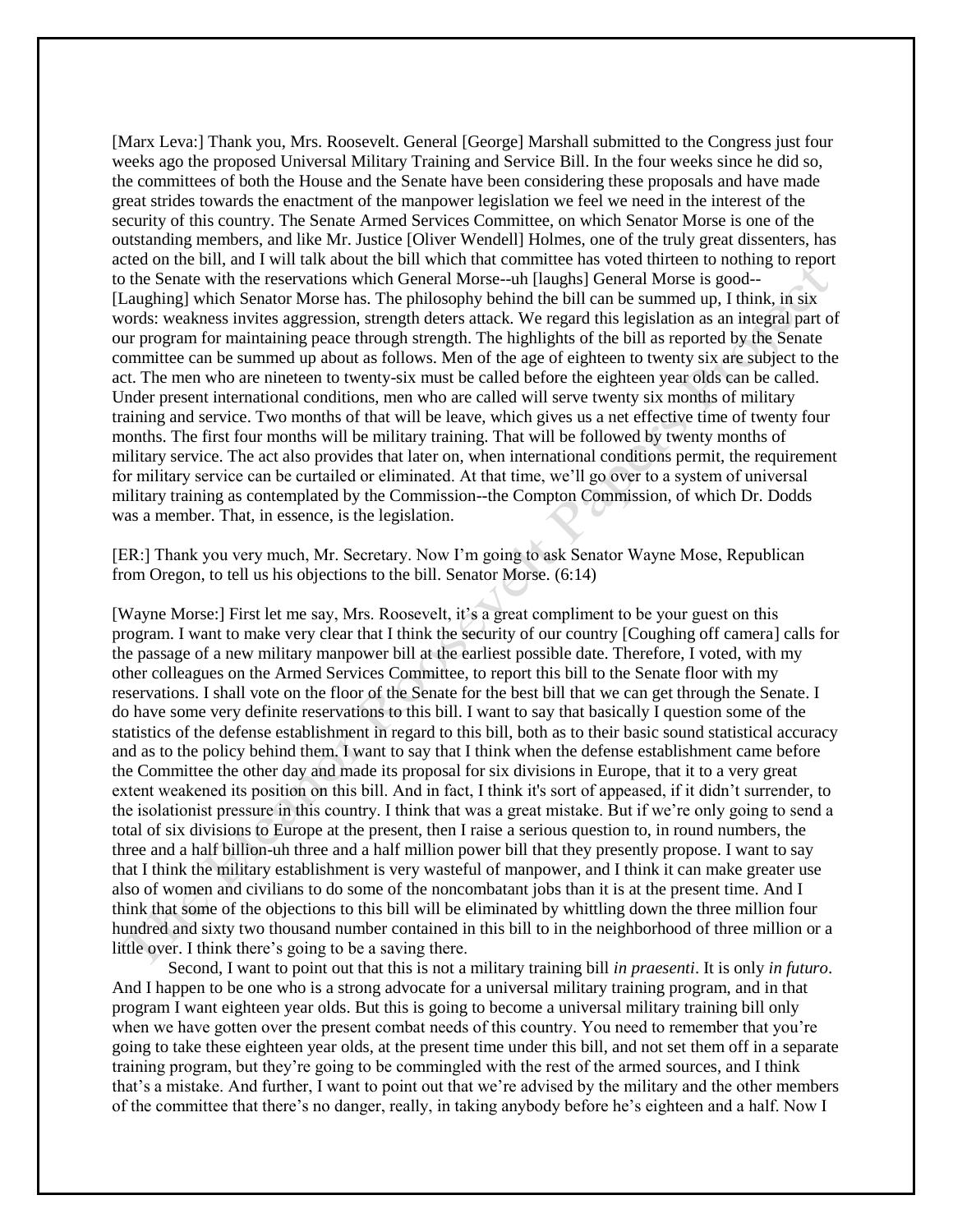don't believe in doing things indirectly. If that's the position that the military takes, then why don't we write that restriction in the law? But when I proposed that, that amendment is defeated. And so I would have you keep in mind the importance of separating the universal military training program that I have for many years supported, from the real nature of this bill. That's going to come in some years to come.

And then the last point that I want to make is that the military has not brought to us and adequate reserve program. And our objectives should be to train the largest number of military men in the shortest period of time during the next four year period because the military tells us the next four years happen to be the dangerous years. Now I don't have to go back to school to know that you can train more men in a twenty-one months period than you can in the twenty six months period of this bill. And thus another amendment that I shall fight for on the floor is the twenty-one months period of training, instead of the twenty-six months called for in this bill. (9:55)

[ER:] Thank you very much, Senator. And now, President Dodds, I wish you would tell us briefly how our educational system will adjust itself to our defense needs.

[Harold Dodds:] Thank you, Mrs. Roosevelt. Senator Morse said so much about uh the uh amendment in the Senate, which as I understand it, extends the selective service to the age eighteen group, rather than the principle of universal military service. He said so much I agree with that it's hard to get to the question you asked me. Uh but uh colleges and universities are a business as other businesses and of all the industries and businesses in the country, uh they face uh far more serious financial difficulties in the next two or three years by virtue of the defense effort than the others. Uh we are going to have, for a transitionary period, certainly uh serious problems to which uh the most extreme program of austerity will be the only answer. However, there are provisions in the-the bill, uh which will be brought out I have no doubt during the discussion, which are going to be helpful for us. The measure is introduced from the Defense Department seems to me to give uh very great consideration to the needs and services that the colleges can perform. As I said before, I'm for that measure beyond anything I've been able to dream up myself.

[ER:] Thank you very much, President Dodds. Now we have some questions which we're going to ask all of you gentlemen to answer. And I hope that if any answer seems to any one of you not to cover completely the question, you'll please break in and continue the answer. First of all, Mr. Harold S. Ames, who's a businessman from New York City, has a question.

[Mr. Harold S. Ames:] How many eighteen year olds actually will be drafted if the present bill goes through?

[ER:] I think that, perhaps, you, Mr. Leva, would like to answer. [Coughing]

[Marx Leva:] Well, it's hard to say exact numbers. The bill which the Senate Committee has reported provides that the nineteen to twenty six age group, those in that pool must be exhausted before any eighteen year olds can be called up. And then those who are eighteen nine months are called before those who are eighteen six and so on, the feature which Senator Morse mentioned. Assistant Secretary [Anna] Rosenberg in testifying on the bill had said if the bill originally submitted were passed without restrictions, we would propose to phase approximately four hundred to four hundred and fifty thousand eighteen year olds into the program in the first year. Under the bill, as presently drafted, that would not be possible, and eighteen year olds would not be reached, in my opinion for eighteen months to two years. (13:08)

[ER:] Uh, [looks at Harold Dodds and Wayne Morse] do either of your wish to say anything on that?

[Wayne Morse:] I agree with the analysis he's given.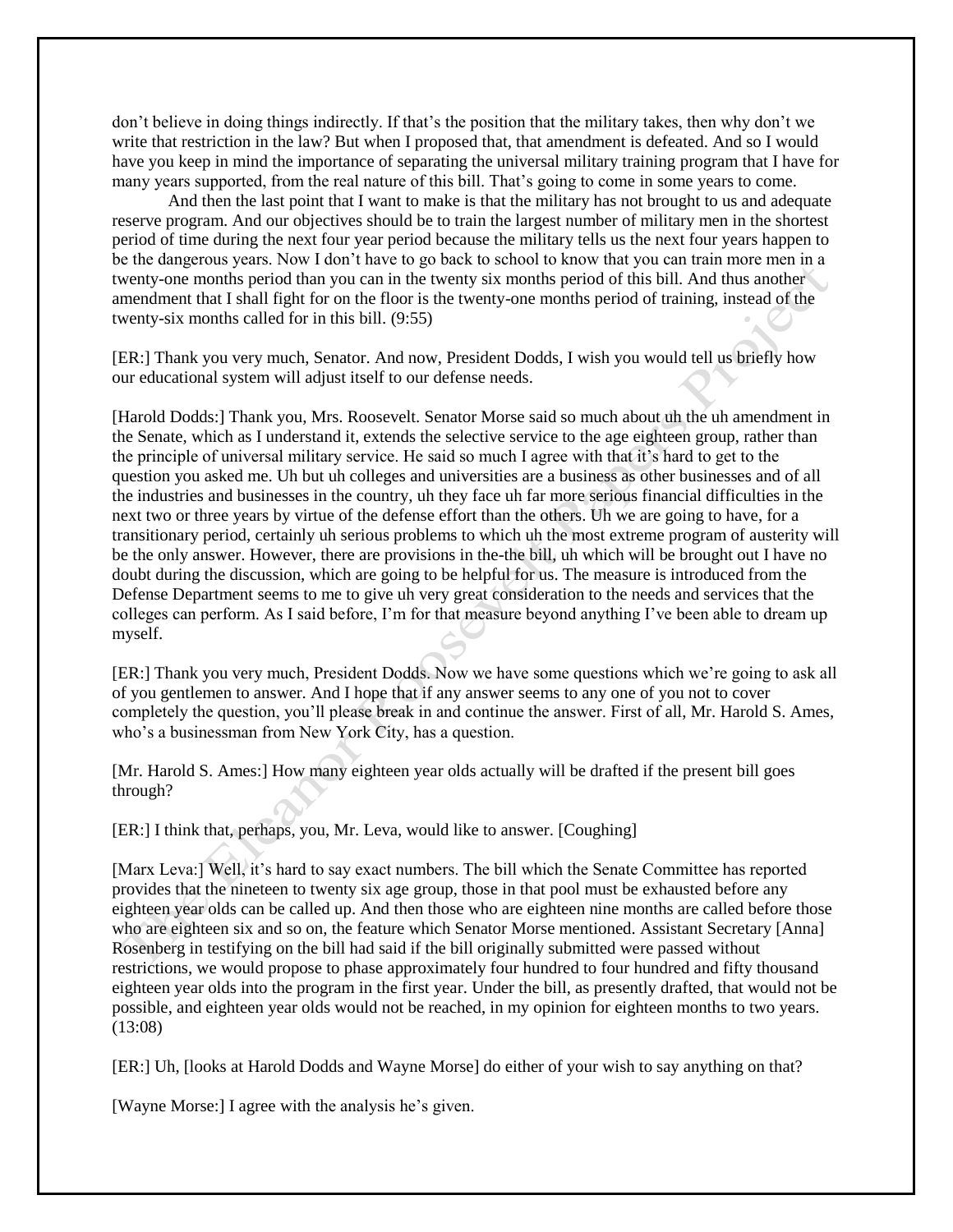[ER:] You agree with the analysis. Very well, we'll go on to the next questions. Miss Helen J. Suss-Sussap, director of the Department of Talks at a major network.

[Helen J. Sussap:] How does the government plan to insure that enough qualified men will be train in in sp-specified-- rather, in specialized fields, such as medicine and engineering, which are as essential to our defense as military training?

[ER:] I think, perhaps, that's your question, Dr. Dodds.

[Harold Dodds:] I was expecting it, yes. [ER and Wayne Morse laugh] Well, the bill provides that the president can defer men by categories, college students by categories, and that it is the assumption that of the boys now in college uh a certain proportion, a necessary proportion, would be deferred to continue their education in medicine, science, technology, or other necessary lines. Their service would be only postponed; they would owe national service on the completion of their education like others. In respect to the eighteen year olds, the provision is clear in the bill, up to seventy-five thousand can be selected out and furloughed, if that's the word, to the colleges to continue their education in these lines. The justification for it, as against the deferment of college uh students *en bloc*, is that it is in continuing their education that they render their best national service their country can offer.

[ER:] Well now, how are they to be chosen? I mean the colleges are they going to decide or who is going to decide?

[Harold Dodds:] Uh well, Mr. Leva will have to answer part of this because the li-the-the uh bill's a little vague in respect to the boys in college. But uh it's clear in respect to the eighteen year olds coming along, the selection will be in the hands of the civilian commission and not in the hands of the armed forces, and that the educators like very much.

[ER:] [Addressing Max Leva] Uh, do you want to say anything on this?

[Marx Leva:] Well, with respect to those now in college, the bill which Senator Morse's committee is working on provides that any young man in college can finish his current year, and under the general deferment policies of the president can be deferred to complete his education if he's in a field where that's essential. (15:41)

[Harold Dodds:] Yes, well that's uh-that uh -- I didn't refer to that in my opening remark. That's a further consideration to the colleges, the deferment of a boy until the end of his academic year -- of-of the academic year in which he's called. And, uh, the other deferment.

## [ER:] Yes, Senator?

[Wayne Morse:] If I may make a brief comment on this, Mrs. Roosevelt, because it represents another very important reservation I have with this bill. When President Dodds says that in respect to this problem the bill is vague, he says a mouthful. [Harold Dodds laughs: Thank you.] I think it is most unfortunate that the defense establishment did not bring to us a bill with its educational provisions reduced to blueprint form. Because the only hope we have, as I see it, for the decades ahead to retain a superiority over communist Russia is in the field of American science and technology and trained skills. That's our only hope. We've got to rely upon our educational systems and our vocational and our technical schools, which I think are very much slighted in this bill, to give us that superiority. And I-I don't like this word deferment in connection with the training of our future scientists. I say the military should have brought to us an educational program in the form of a marriage between the military program of this country and the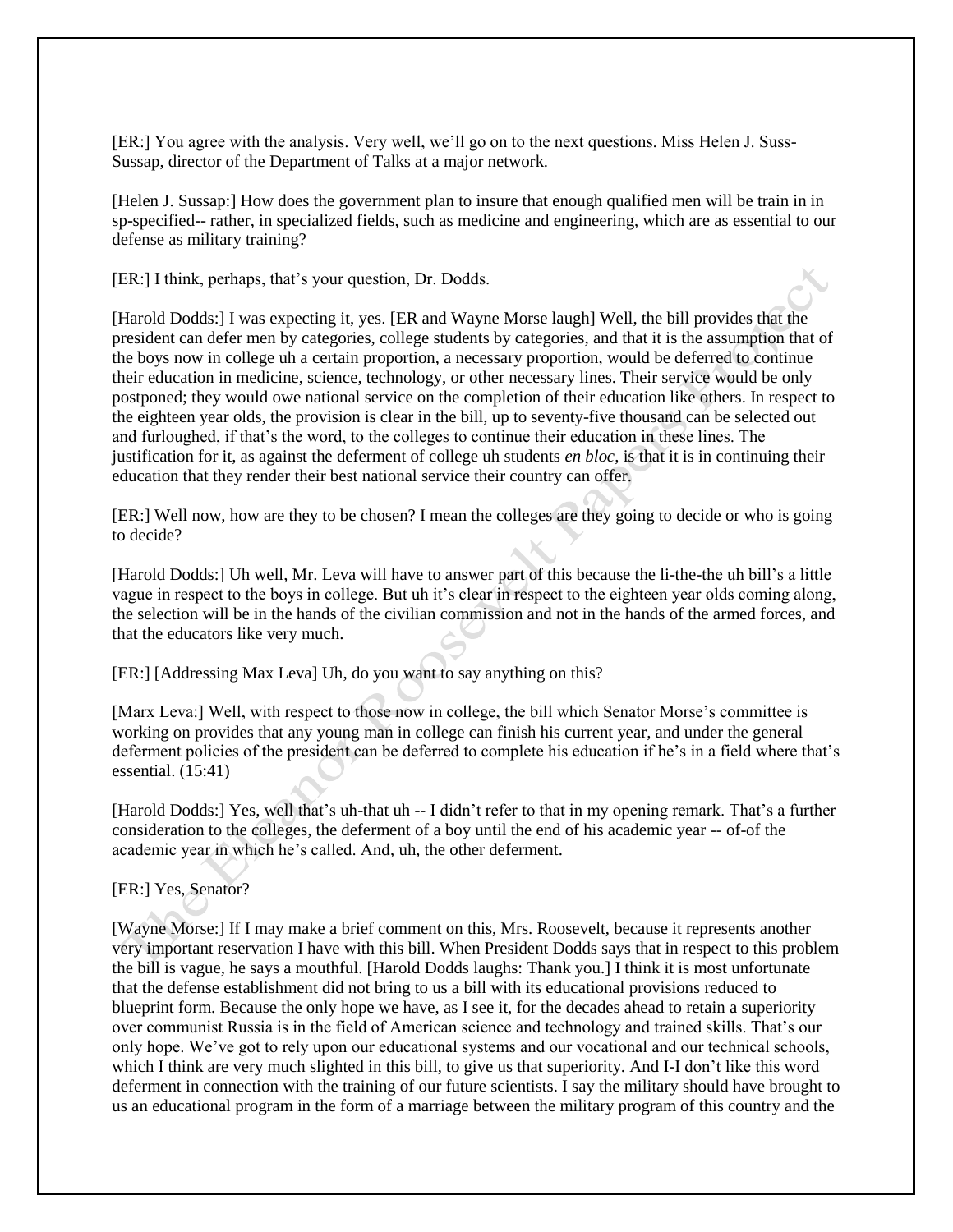educational system of this country. Where these boys will be getting their military training coexistent with their scientific training. You're going to get some of your best young men that aren't going to like this idea of being deferred. I've had-I had a young chemist just last week sit in my office, and say whatever you do don't get these young scientists off by themselves in a deferred class. And I think we've got to work out a much better educational program than this bill has worked out. And I also feel that the seventy-five thousand that's been selected is entirely too small a number, and I do not think that they've given us a blueprint that ensures that the program is going to be democratic.

[Harold Dodds:] Now--

[Wayne Morse:] And I want to see that any boy-I want to see that any boy, no matter if he comes from a wealthy family or a poor family, that is superior in intellect, is going to be given assurance he's going to be selected in this program. Oh, I know there's some language in there that they're going to say, "We'll make that possible to work out." Well, I happen to believe that it's our duty as legislators to see that it's in the bill before we vote on it. And I think that the defense establishment has been very derelict in respect to the educational provisions of this bill.

[Harold Dodds:] Now wait a moment, Mrs. Roosevelt--

[Marx Leva:] Well--

[Wayne Morse claps his hands together audibly and smiles)

[ER:] First you, Dr. Dodds.

[Marx Leva:] You go ahead. (18:09)

[Harold Dodds:] Uh, no--

[Marx Leva:] You go ahead.

[Harold Dodds:] No, I'm only a college [ER: All right.] president. [Laughter from guests]

[Marx Leva:] Well all I wanted to say, a college President should take priority in this that was what I wanted to say.

[Harold Dodds:] Well then I will, if we uh-- gladly--

[Marx Leva:] I wanted to say if we--you go right ahead.

[Harold Dodds:] Yes, in that case. Uh Senator Morse had a lot of sense uh mixed up with uh some uh fallacy it seemed to me. Uh I realize that from the standpoint of the morale of these boys who will be deferred from military service or whose national service as distinct from their education is to be postponed, there's a difference there, Senator. We'll have a problem um-- we'll have a problem of building their morale. It is a new idea that by staying in college you serve the state best. But that they should be in a uniformed reserve, integrated organizationally with the army, I should object to very much. It seems to me the moment you do that, uh you lose uh the full advantages of the traditional American educational method. For science - scientists, engineers and others, where creative capacity, freedom to develop is very, very important. And I hope that those who are -- who have postponements or deferments or who-- even if they're put nominally into a specialist reserve, will not be put there integrated with the armed forces organizationally.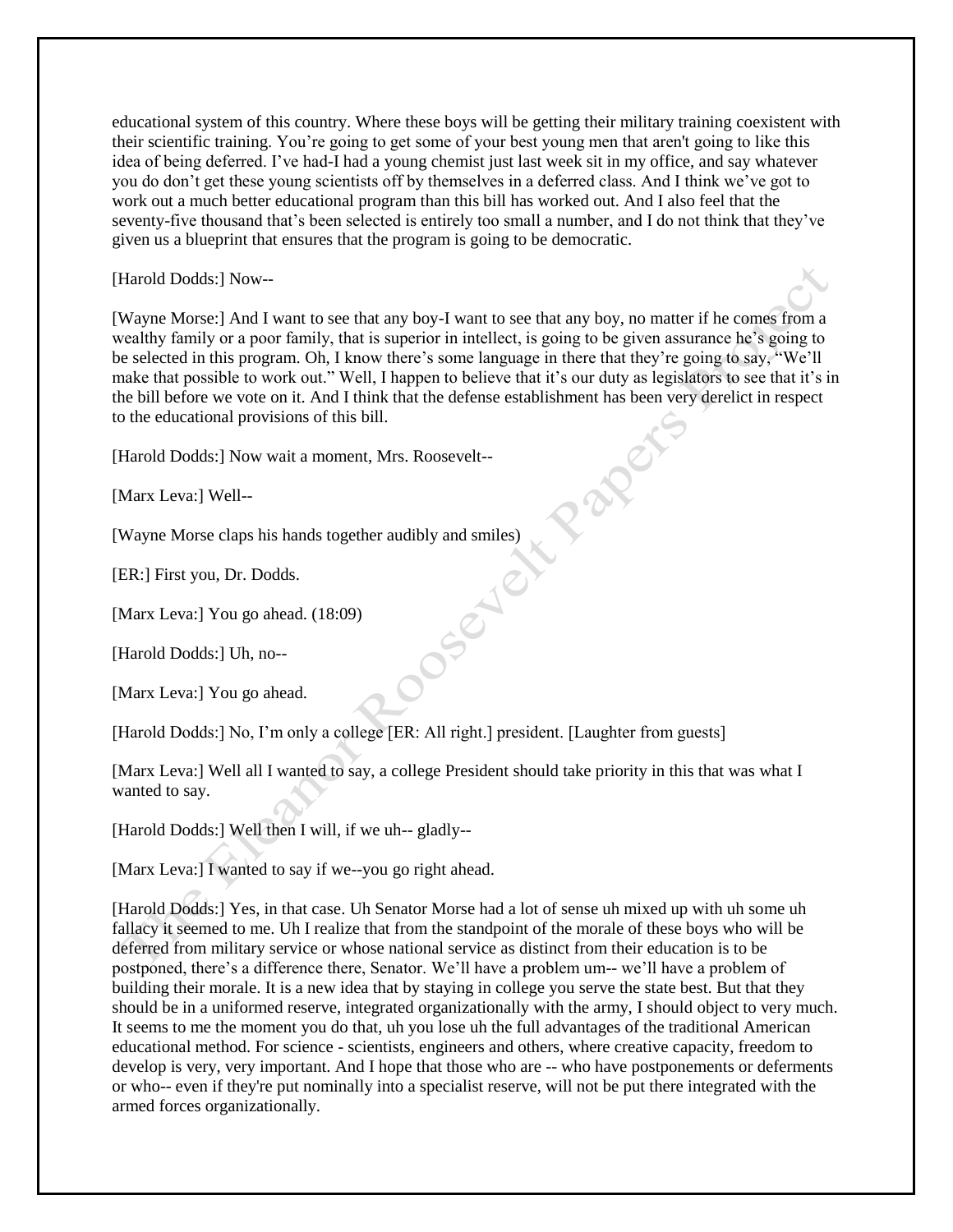[ER:] Well, I can see that argument and I think the Senator will see that. That it is, if they are under military uh orders um it does make a difference uh uh as far as education goes. But I should think that was a possibility to resolve. [Harold Dodds: Well--] I should think that you could find a way to resolve that question and--

[Wayne Morse:] Of course, Mrs. Roosevelt, that all depends on what kind of orders they're under.

 $[ER:] Yes, what kind of - (20:03)$ 

[Wayne Morse:] And uh certainly it's going to be very wasteful of manpower to give them this training and then bring them back into a form of military training [Harold Dodds: Oh--] that isn't related to the scientific training that they have. And there's going to be a danger of that, the way this bill is currently worded. My point is, they do not have this program worked out in detail in this bill and I think we ought to see it first. [ER nods]

[Marx Leva:] May I speak to that?

[ER:] Yes.

[Marx Leva:] I was-- it was for that reason that I thought the university president deserved priority, because if we had come up with this marriage between the military and our educational systems which Senator Morse advocated, we would have been accused of an attempt to have military domination of the university, which is the last thing we should have or should want. The program envisions seventy-five thousand young men being taken out after their basic military training and sent to college. There is a scholarship program, there is a five man commission to administer the program, appointed by the president and confirmed by the Senate. The various objectives which Senator Morse has expressed I think are met in the bill. They're met in a way the university presidents have advised us they should be met. I don't think the military should try to draw up a blueprint for the educational system.

[ER:] I-I-I think that most of us would agree with you there, but I think probably where the real difference lies is in the fact that perhaps the bill doesn't-- is not as clearly worded, and I have had enough experience now, I never used to have [ER laughs] with wording things properly, so I know that is very essential, and I can see the Senator's point [ER laughs] and I hope that it will be very carefully worded. And now we want another--

[Wayne Morse:] Now just one second--

[ER:] Yes?

[Wayne Morse:] Further on that, we had a little difficulty in the committee on the proposal that the selection of these boys we adopt a geographical formula, uh which I think is rather basic to a democratic running of an educational program in which the federal taxpayers have a part. We couldn't get any support from that-- for that either from within the committee or from within the defense establishment. As a result, some of us are raising a query as to the basis on which these boys are going to be selected.

## [ER:] I think--

[Harold Dodds:] Mrs. Roosevelt, if-if we had all afternoon till midnight to discuss this, I'd like to raise a question with Senator Morse, as an old teacher of Political Science, on what should be left to the uh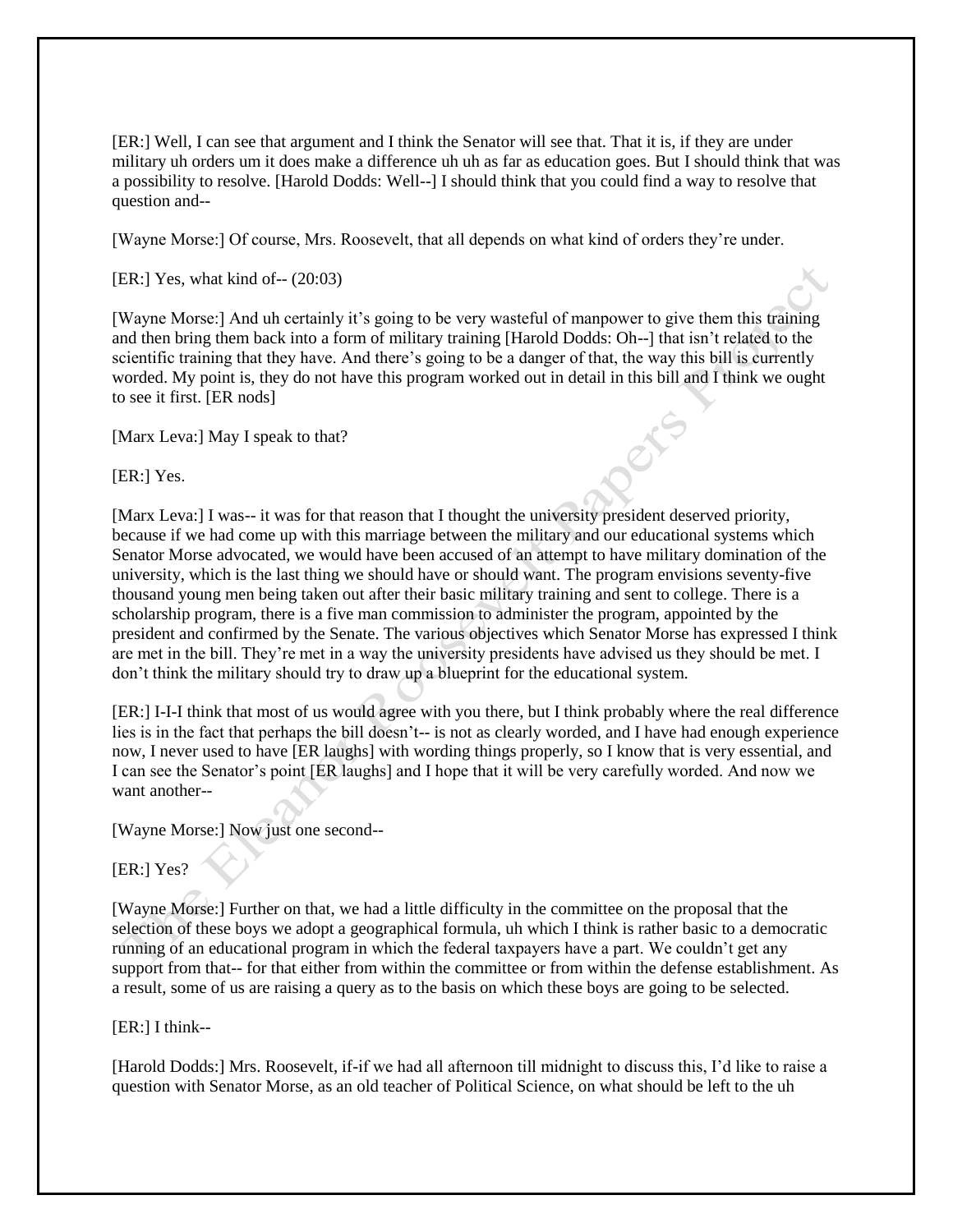administrative uh uh working out and what should be defined in legislation, but I restrain. [All laugh] (22:35)

[ER:] Well, I'm glad you do restrain yourself, because time is running out. I want to ask Dr. John Hawley of the Presbyterian Hospital in New York City to ask his question.

[Dr. John Hawley:] I'd like to ask is it definitely true that the eighteen year old boys and the younger age groups make the best fighting men?

[ER:] Well, we have to ask uh, uh, Mr. Leva, I think, that question.

[Marx Leva:] Well, I served during World War II in the navy, and uh I had twenty six months of seas duty, we had younger boys and older boys. I'd say the younger boys were just as good as the older ones. For the army, I think the question of stamina in the younger groups comes in very prominently. And on that one I would only be able to quote you the words of General [Dwight] Eisenhower, General [George] Marshall, General [Omar] Bradley, General [Joseph Lawton] Collins, all of whom feel that the eighteen, nineteen, twenty year group are among our best fighting men.

[ER:] Uh anyone else want to say anything on that?

[Wayne Morse:] A testimony before our committee universally supported the conclusions that the Secretary has just annunciated.

[ER:] All right, then we move to the next question, Ms. Miriam Robinson, research technician at the Columbia Presbyterian Hospital.

[Miriam Robinson:] Uh won't the drafting of eighteen year old boys have a serious effect on their moral fiber and the moral fiber of the country as a whole?

[ER:] I think I'll ask you, Dr. Dodds.

[Harold Dodds:] Well the Senator -- the day I was on the stand with Senator Morse's subcommittee, he gave the best answer to that, and the papers misquoted me. Some of them had said that I had said that boys of eighteen were more able to resist temptation [Wayne Morse and ER laugh] than boys at nineteen. And all I said was that they were equally able to resist temptation at nineteen. If we had more time, Mrs. Roosevelt, I'd go along-- go on and say what I think the army ought to do in its training methods to reduce the moral risk of this service. But I don't think uh most educators of uh-uh, at least those of us who deal with men's colleges and don't have problems of coeducation, would uh would hold that there's any measurable difference between eighteen and nineteen so far as resisting the world is concerned. (24:47)

[ER:] All right Senator, what do you want to say?

[Wayne Morse:] I simply want to say that if we parents [ER coughs] haven't trained in our children by the time they're eighteen those moral principles that will protect them as they go into Army life, they're going to be stronger boys having had the army experience. They need to get away from us by that time and get some of the experiences of the army life.

[Harold Dodds:] Oh, I want to endorse that, Mrs. Roosevelt. [Harold Dodds and ER laugh]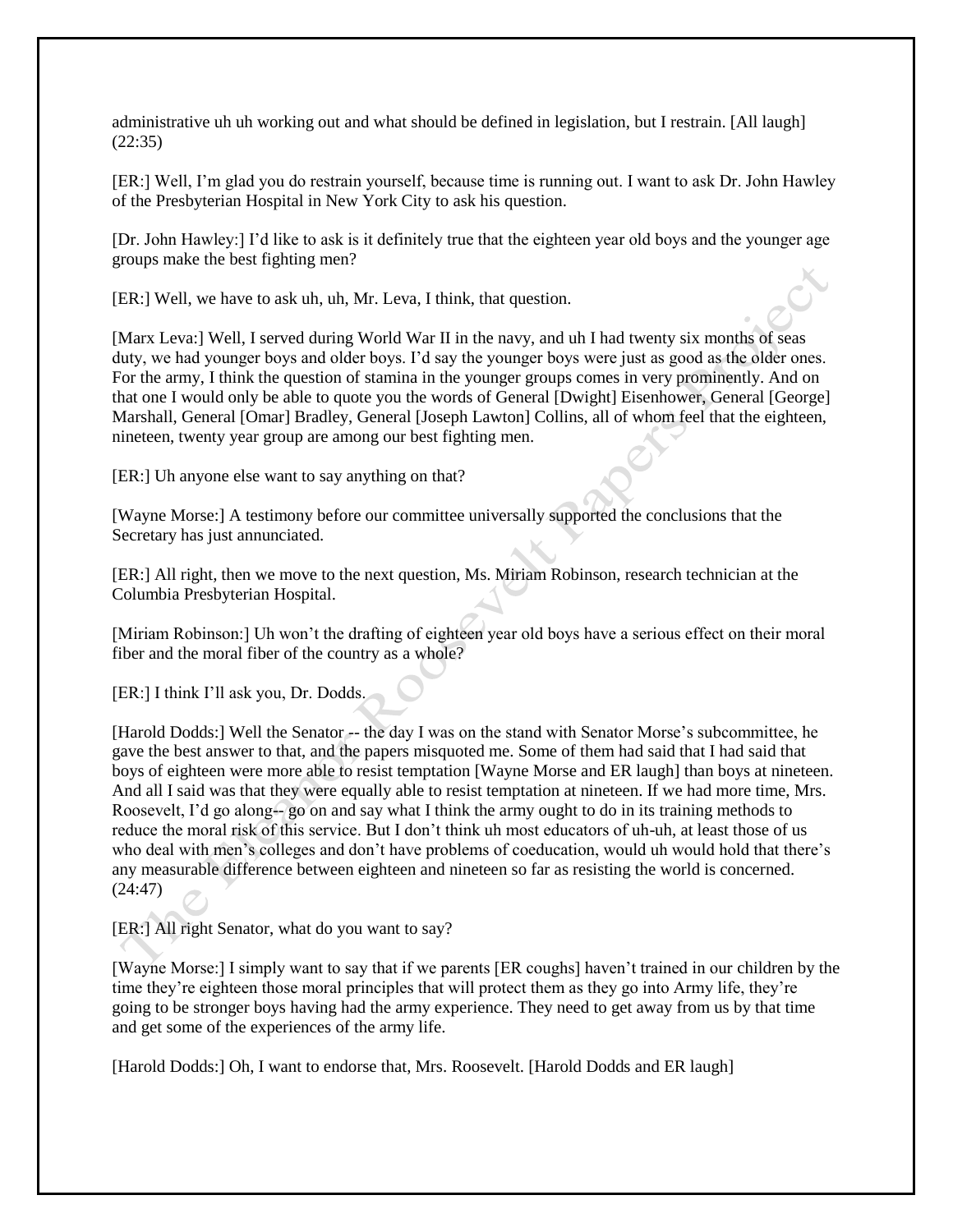[ER:] I think that seems to be general agreement. As far as -- I'm-I'm a little amused because I get a great many letters from mothers who say, "My darling baby is being taken from me." [ER and Wayne Morse laugh] And I write back and say that um eighteen, you are no longer a baby [ER laughs] and if you are, you shouldn't be. But I still am amused that here we have a college President and a Senator and I gather also the [All laugh] defense [Marx Leva: I-I fully agree the banner is being so well carried elsewhere, enough to care--] all in agreement upon this question. And now we will come to one more question, from Mr. Harold Ames.

[Harold Ames:] Well, couldn't we eliminate the need for eighteen year olds by drafting men now deferred for physical reasons and uh placing them in non-combat service jobs?

[ER:] And that I'll ask you, Mr. Leva.

[Marx Leva:] Well, we are going to do that to the maximum possible extent. But that will not eliminate the need at some stage for taking the eighteen year olds. General [Lewis Blaine] Hershey pointed out that as to the eighteen year olds; it isn't a case of whether he goes but when. He'll either go when he's eighteen or when he's nineteen. And he will be called up; we will go through that pool you speak of as effectively as it's possible to do so.

[ER:] Yes.

[Harold Dodds:] Actually, Mrs. Roosevelt, just one second.

[Harold Dodds:] Uh, that I'm-- again raises the question right away of the difference between selective service and universal service. An affirmative answer to that question would imply uh dependence further on selective service. Wouldn't it, Senator?

[Wayne Morse:] I think so.

[Harold Dodds:] Uh and some of us don't like that.

[ER:] You don't like that. [ER laughs]

(26:48)

[Wayne Morse:] May I say this, Mrs. Roosevelt?

[ER:] Yes.

[Wayne Morse:] That I think it's very important, and I know that uh the Secretary and the rest of the military establishment are at work on it. That it is necessary that we cut down deferments on the basis of slight physical disability. I think that there are thousands of people in this country that are deferred for minor physical disabilities that can perform a certain type of non-combat work in the military establishment, and they ought to be required to do it. Because I-I-I think there's very much of where the waste of manpower within the military comes. And I think the military's got to make a saving on manpower so that we can build up the largest number of trained combat troops possible in the years immediately ahead.

And this is the last comment I'm going to make on the program because I think I've talked more than my share. But I want to say this: that I think the American people ought to be told, by everyone in government these days, that the next four years are exceedingly critical, and that's why I want us to see--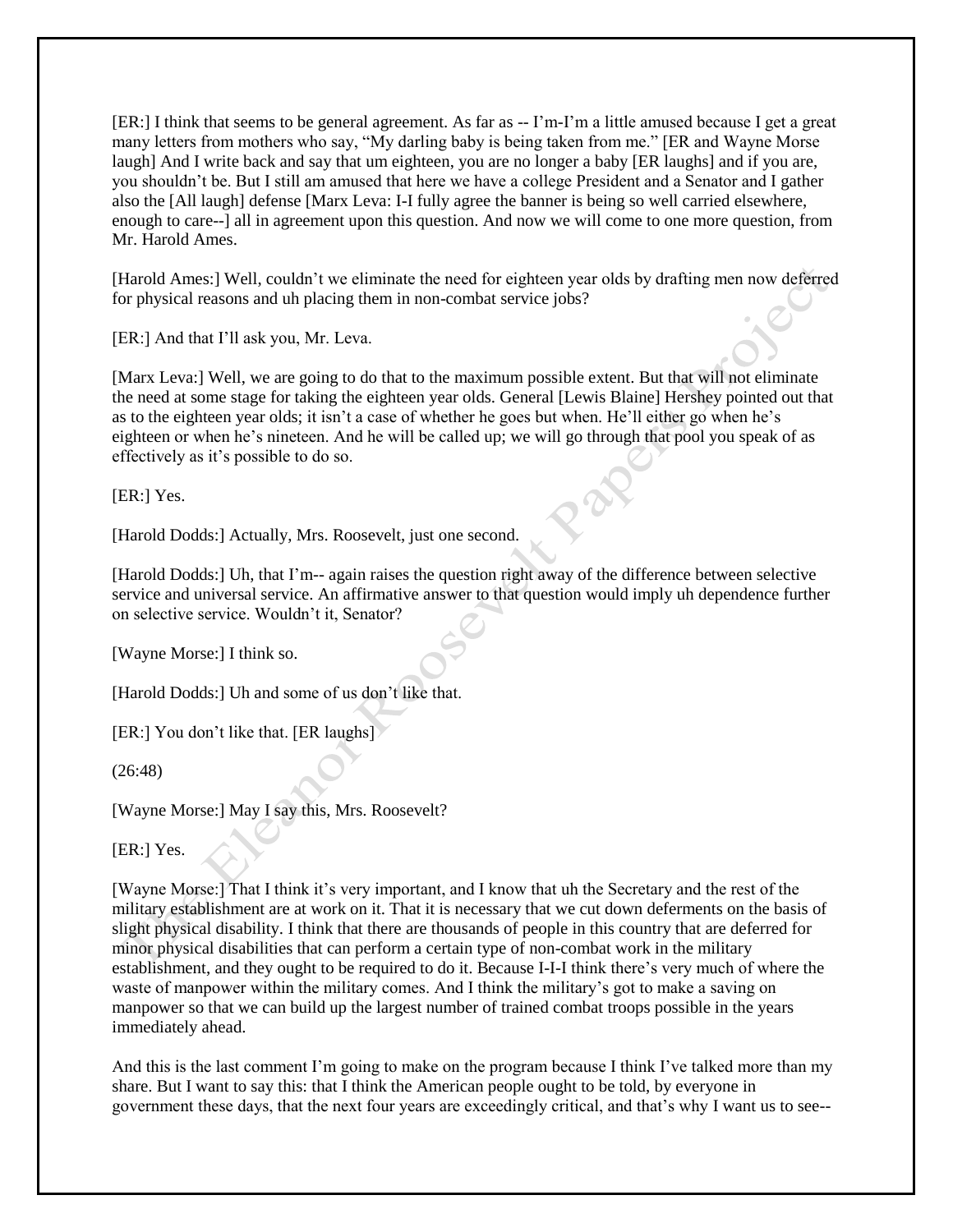want to see us build up the broadest base for trained manpower in this country possible during the next four years. To do that, I think then Stalin will understand that we do mean to carry out our obligations under the North Atlantic Pact, and the basic one is that if any country member of that Pact is attacked, we go to the defense of that country. And that's why I have serious question as to whether or not at this time; we ought to announce to the world we're only going to go for the present with six divisions in Europe. I don't think that's very good for the boys that are going to be in the six divisions. [ER smiles and grabs Wayne Morse's hand] Because I think they're going to need a stronger backing than six divisions.

[Marx Leva:] Yeah, ten seconds. (Laughs)

[ER:] Jo-- you, just once-one second.

[Marx Leva:] One second. That's the very reason we need an army, an air force and a navy of three million four instead of the lesser figure you mentioned because we must build up for the present crisis as well as lay an enduring foundation for the years to come.

[ER:] Now I have to say thank you to all you gentlemen, Senator Morse, and President Dodds, and Secretary Leva, and our guests. And this is goodbye for today. (28:53)

[Fades to black]

[Theme music begins 28:54]

[Credit Sequence:] Next week *Mrs. Roosevelt Meets the Public*

[Credit Sequence:] [Text overlays motion picture images of ER] This has been a Roosevelt and Jones production / Directed by Charles Christensen

[Theme music ends 29:09]

[Unknown announcer:] Next week at this same time, NBC television will again present *Mrs. Roosevelt Meets the Public* to discuss the problem of civil defense.

[Theme music returns at 29:18]

[Credit Sequence:] Presented by NBC Television

Mrs. Roosevelt's guests will be Governor Millard F. Caldwell, Civil Defense Administrator, and [screen goes black and theme music ends 29:25] George Wallender, the Writer of Civil Defense for New York City. We invite you to join us. Portions of today's program, which originated in the Colonial Room of the Park Sheraton Hotel in New York, were on motion picture film.

[Credit Sequence:] *Mrs. Roosevelt Meets the Public* [Letters fade]

[Credit Sequence and Announcer:] NBC Television

[NBC chimes]

[Fade to black]

(29:47)